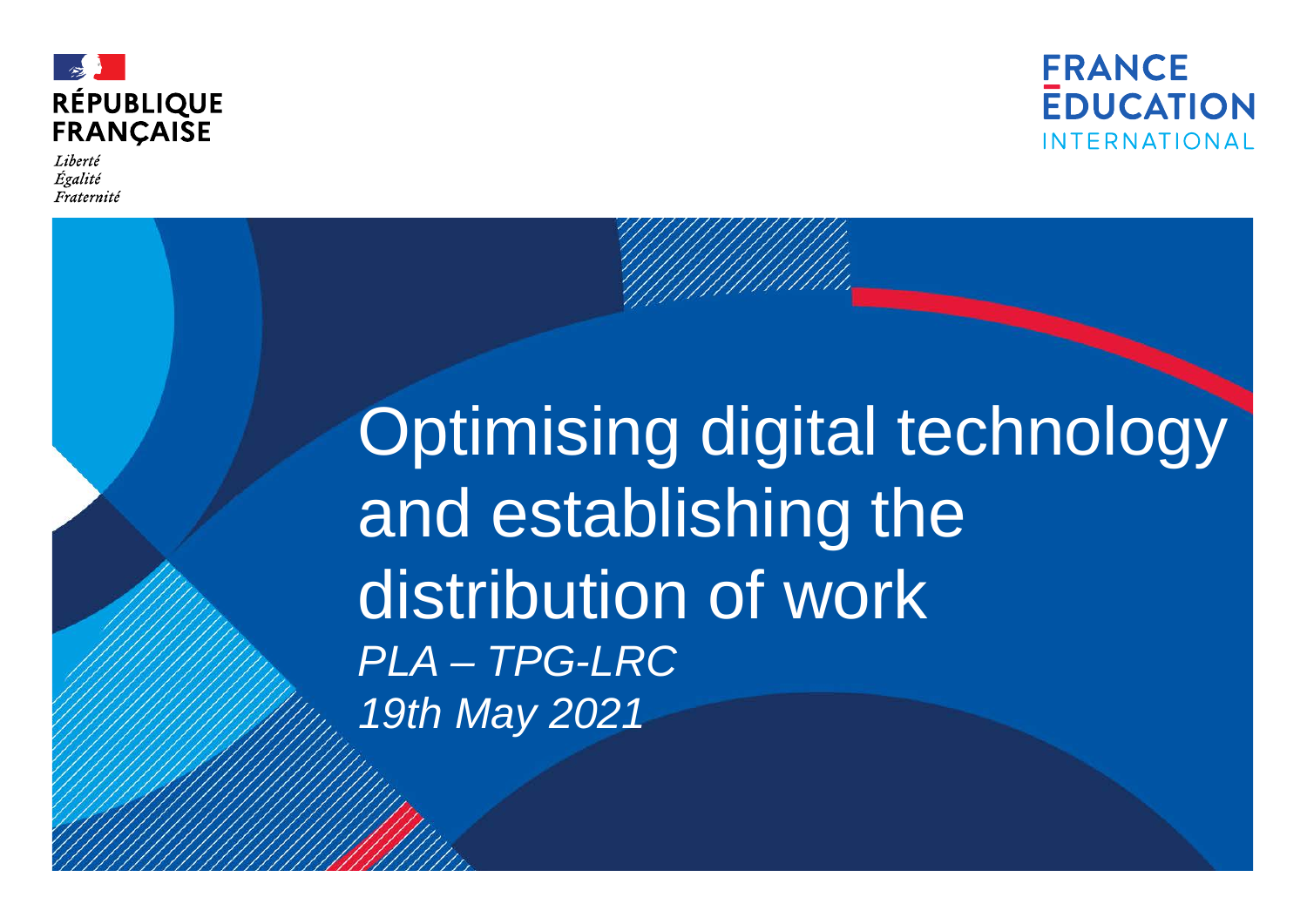## Digital workflow

#### General information

- 2020 : about 38000 applications and 26000 comparability statements.
- EHEA countries : 25% of the applications.

#### The Phoenix database

- **The evaluation process was fully digitized in 2014;**
- **11600 HEIs and awarding bodies registered**;
- **3400 degrees registered.**



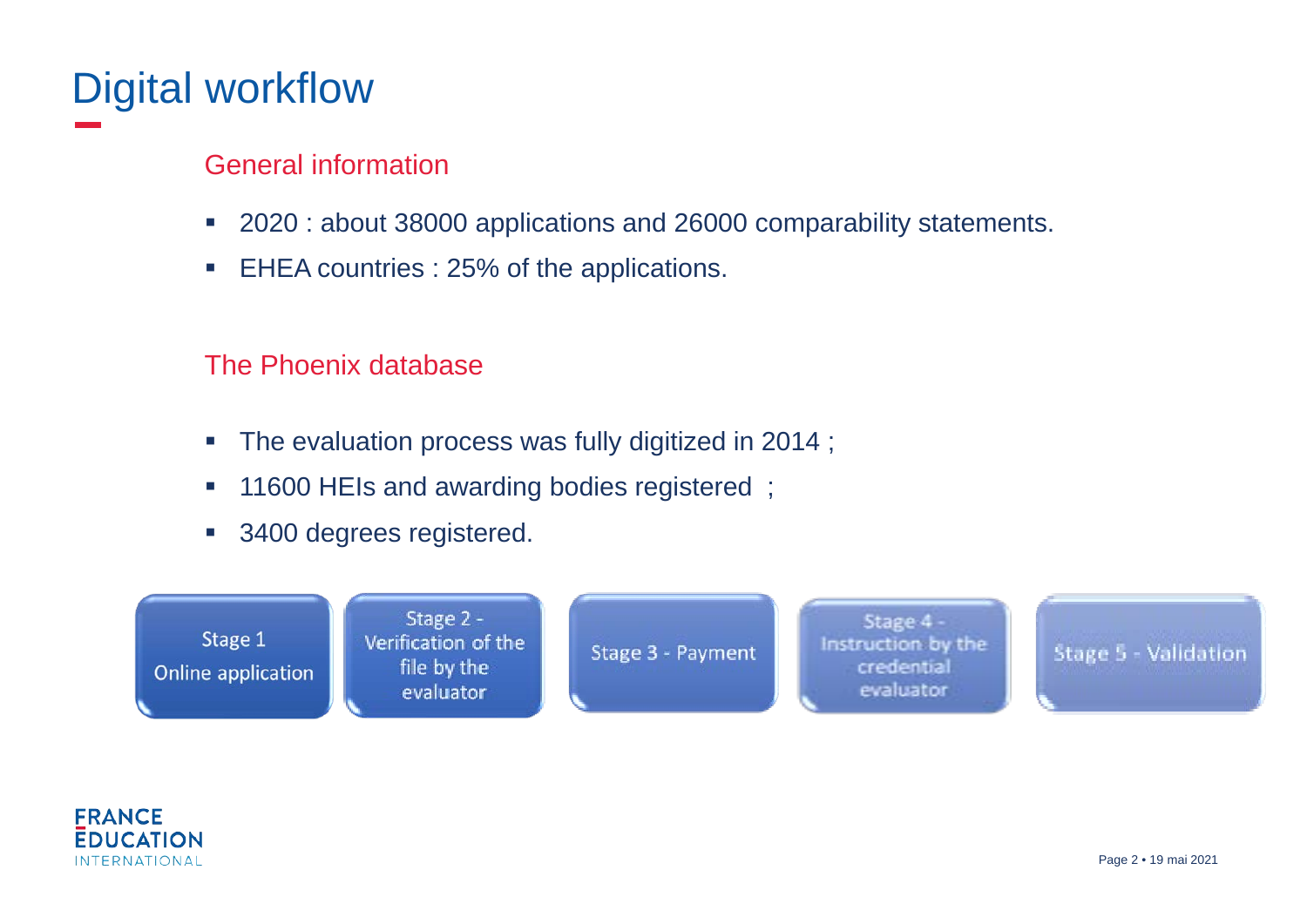



## Interest on the DEQAR Connect project

- **Enhance quality assurance in the recognition process;**
- Speed up the evaluation process ;
- Promote QA and improve trust;
- **Technical challenge** ;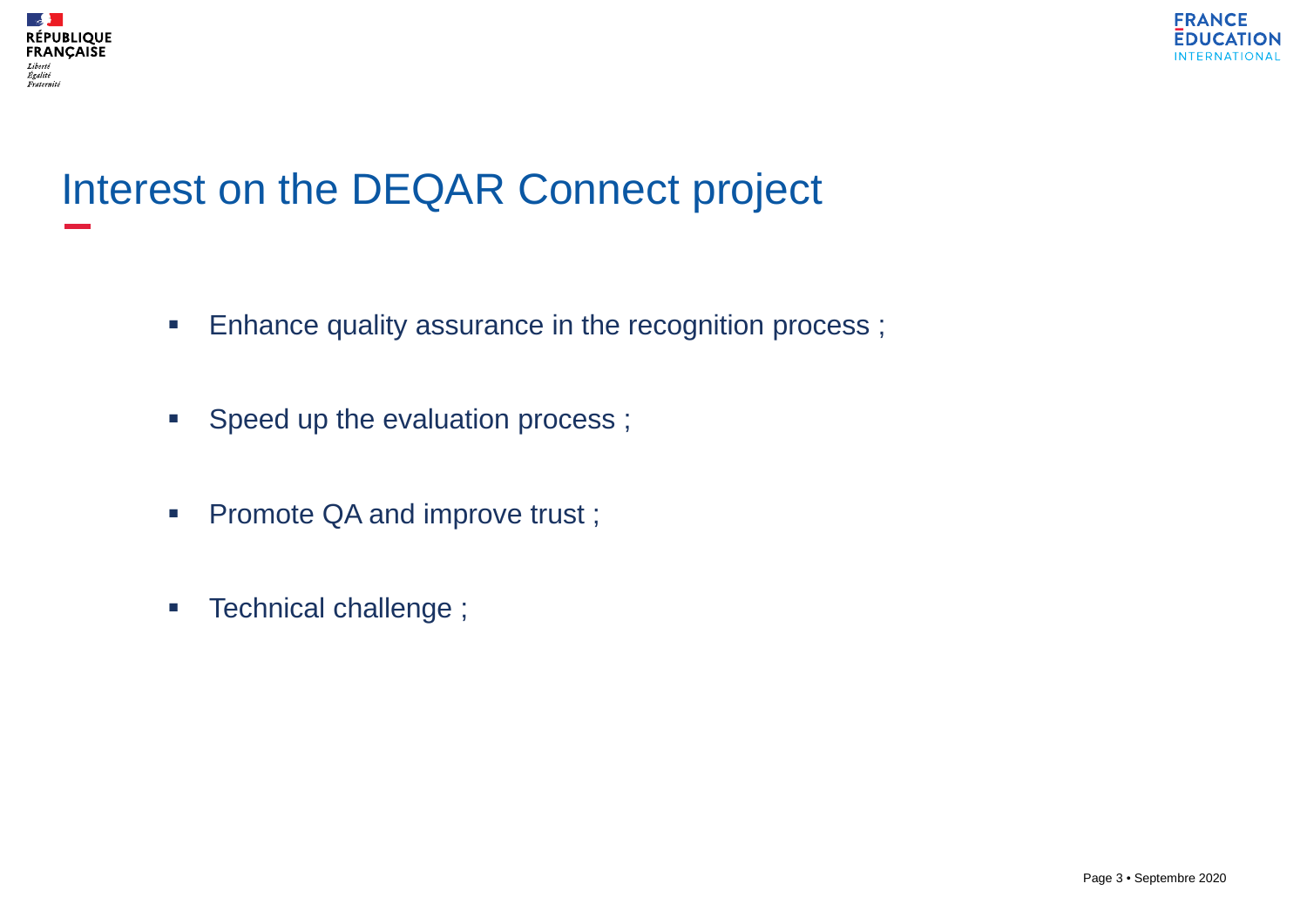### Development of the interconnexion – JSON request

| Filtres<br>2021<br>Année<br>Pays<br>-- choisir --<br>$\checkmark$<br>$\checkmark$<br>En instruction |
|-----------------------------------------------------------------------------------------------------|
|                                                                                                     |
|                                                                                                     |
| Zone<br>Zone II (Europe)<br>٧                                                                       |
| 18/05/2021<br>▦▾<br>$du$ :<br>-- choisir --<br>Instructeur<br>$\checkmark$                          |
| <b>Stade</b><br>18/05/2021<br>▦▾<br>$-$ choisir $-$<br>au:<br>$\checkmark$<br>d'instruction         |
|                                                                                                     |
| Consulter<br>la base                                                                                |
| Résultats : 828 fiche(s).                                                                           |

|   | référence | <b>CMA</b> | Dossier<br>complexe | Etape | Pays           | verrou | En inst ^<br>depuis |
|---|-----------|------------|---------------------|-------|----------------|--------|---------------------|
|   | 663762    |            | oui                 |       | <b>CH</b>      |        | 18/02/2             |
|   | 665268    |            |                     |       | LB/ES          |        | 18/02/2             |
|   | 665357    |            | oui                 |       | GB             |        | 19/02/2             |
|   | 664501    |            | oui                 |       | IT/IT          |        | 19/02/2             |
|   | 656612    |            | oui                 |       | МC             |        | 19/02/2             |
|   | 664542    |            | oui                 |       | NL.            |        | 20/02/2             |
| Þ | 666508    |            |                     |       | NL/GB          |        | 22/02/2             |
|   | 665005    |            | oui                 |       | GB/GB          |        | 22/02/2             |
|   | 665883    |            |                     |       | ΙE             |        | 22/02/2             |
|   | 666909    |            |                     |       | GR             |        | 23/02/2             |
|   | CCN01A    |            | en di               |       | <b>NATIVAT</b> |        | <b>24/02/2</b>      |

|               | Aucune expertise<br><b>Pièces</b><br>Pièces<br>DC et obs<br>Consulter l'expertise (FS)<br>(sans fusion)<br>du dossier |              |
|---------------|-----------------------------------------------------------------------------------------------------------------------|--------------|
| Fiche diplôme | Instruction                                                                                                           |              |
| Pays          | déverrouiller<br>PAYS-BAS<br>v                                                                                        |              |
| Diplôme       | Master HBO                                                                                                            | ∨            |
| ÷             | Master HBO                                                                                                            |              |
| Etablissement | <b>Hogeschool Utrecht</b>                                                                                             | $\checkmark$ |
| Ť             | <b>Hogeschool Utrecht</b>                                                                                             |              |
| Obtenu le:    | 12/12/2011<br>date complète<br>☑<br>session                                                                           |              |
| Spécialité    | <b>Education Professeur Alleman</b>                                                                                   |              |
| Option        |                                                                                                                       |              |
| Niveau FR     | <b>CEC</b><br><b>ECTS</b><br>$\bar{7}$<br>$\checkmark$<br>$\checkmark$<br>T                                           |              |
| Accords       |                                                                                                                       | Α<br>v       |
|               |                                                                                                                       |              |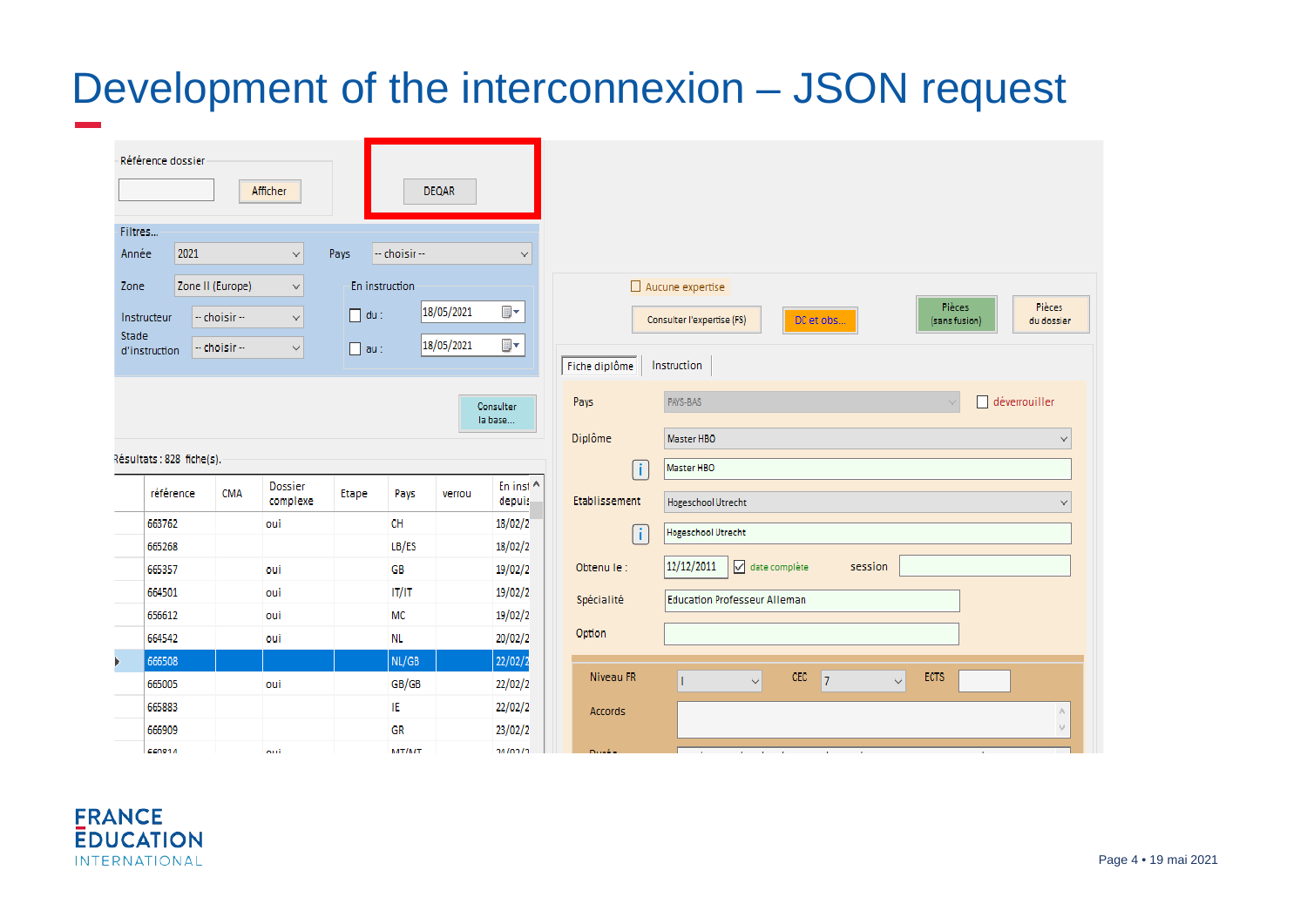## Development of the interconnexion – JSON request

| <b>Requêtes Degar</b>                                              |     |          | $\times$ |  |
|--------------------------------------------------------------------|-----|----------|----------|--|
|                                                                    |     |          |          |  |
| Pays:                                                              |     |          |          |  |
| $\bigcirc$ Liste des pays                                          |     |          |          |  |
| $\bigcirc$ Liste pays par agence {Id Agence} :                     |     |          |          |  |
| $\bigcirc$ Pays parid :                                            |     |          |          |  |
| <b>Agences:</b>                                                    |     |          |          |  |
| $\bigcirc$ Liste des agences                                       |     |          |          |  |
| ◯ Liste des agences basée {ld Pays} :                              |     |          |          |  |
| $\bigcirc$ Agence parid :                                          |     |          |          |  |
| <b>Institutions:</b>                                               |     |          |          |  |
| ◉ Liste des institutions par Pays {Id Pays} :                      | 160 |          |          |  |
| $\bigcirc$ Institution par eter Id :                               |     |          |          |  |
| $\bigcirc$ Institution par Id :                                    |     |          |          |  |
| Rapports:                                                          |     |          |          |  |
| $\bigcirc$ Liste des rapports {Nom pays} :                         |     |          |          |  |
| $\bigcirc$ Liste des rapports par institution : {Id Institution} : |     |          |          |  |
| $\bigcirc$ Rapport parid:                                          |     |          |          |  |
| Quitter                                                            |     | Exécuter |          |  |
|                                                                    |     |          |          |  |

**FRANCE** 

**EDUCATION** INTERNATIONAL

JSON Données brutes En-têtes Enregistrer Copier Tout réduire Tout développer V Filtrer le JSON w results:  $-0.1$ "DEQARINST4385" degar\_id: "Aix-Marseille III University" name\_primary:  $id:$ "4385" - hierarchical\_relationships: includes:  $\mathbf{u}$ part of: T1 name\_official\_display: "Aix-Marseille III University" score:  $\mathbf 1$  $=$  place:  $= 85$ 5.449815 long: 43.523466 lat: city: "Aix-en-Provence" country: "France" eter\_id: "FR0835" "AixMarseilleIIIuniversity" name\_sort: - country: "France" le: name select display: "Aix-Marseille III University (FR0835)"  $= 1$ : degar\_id: "DEQARINST4308" name\_primary: "Aix-Marseille II University" id:  $"4388"$ - hierarchical\_relationships: includes:  $\Box$ part of:  $\mathbf{U}$ name\_official\_display: "Aix-Marseille II University" score:  $\mathbf{1}$  $=$  place:  $W(0)$ 5.449815 long: lat: 43.523466 city: "Aix-en-Provence" country: "France" eter\_id: "FR0834" "AixMarseilleIIUniversity" name sort:  $=$  country: "France" a. name\_select\_display: "Aix-Marseille II University (FR0834)"  $-2$ degar\_id: "DEQARINST4387" "Aix-Marseille I University" name\_primary: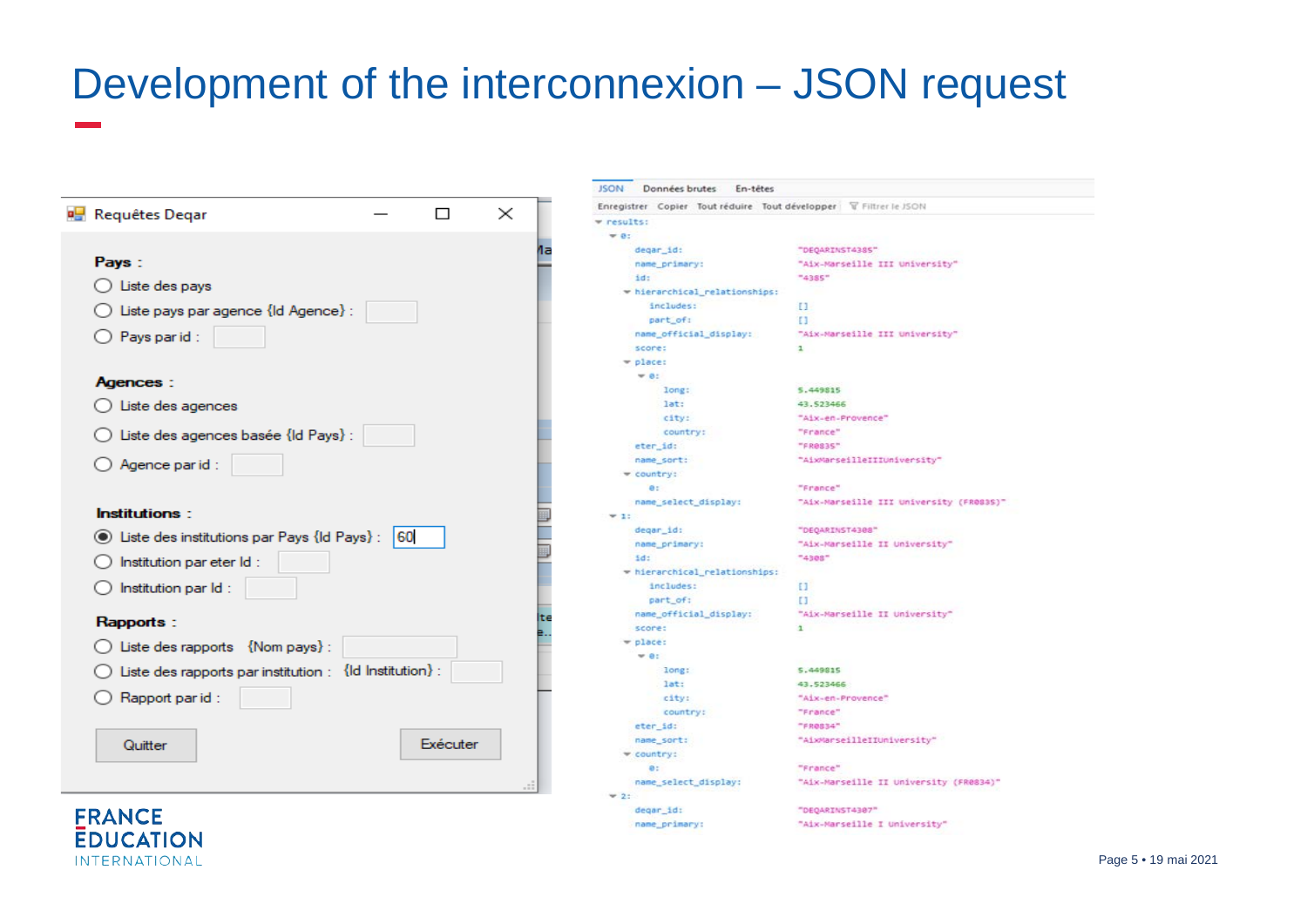

- Complete overhaul of the application with the development of the API to integrate DEQAR data in the application ;
- Workshops with credential evaluators in June ;
- Development of a table of correspondance between HEIs ID in our application and HEIs in DEQAR ;
- Display of the information ;
- **Implementation of the API in Feb. 2022.**